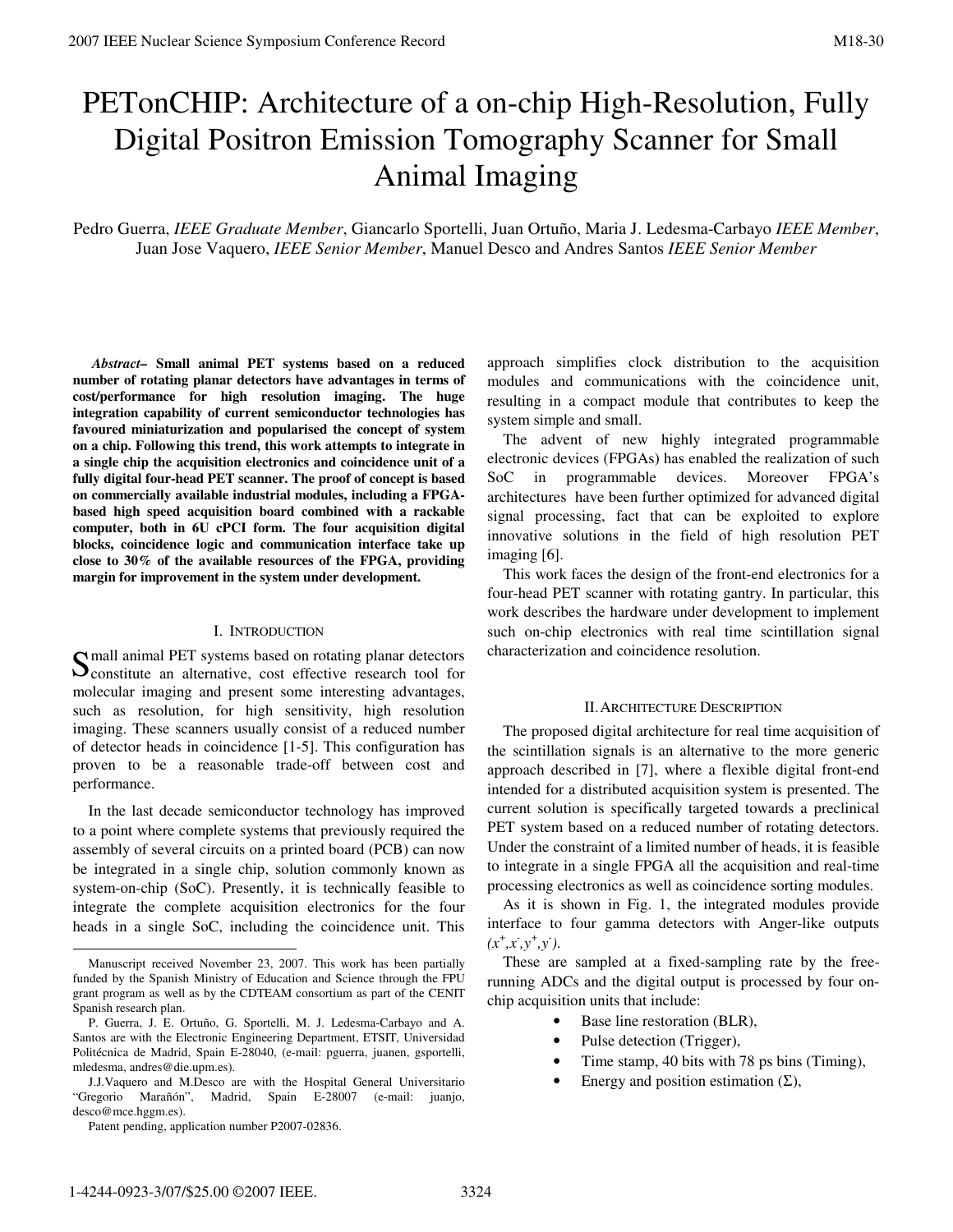

Fig. 1: Diagram of the on-chip architecture, including four single processors, one coincidence sorter and on-chip block (SoC) for slow control

• Delayed windows energy, for pile-up detection or depth-of-interaction (DOI) correction in phoswich detectors.

Each detected event generates a 16-byte packet that is internally queued for coincidence recognition in the following stage.



Fig. 2: Diagram of the coincidence unit architecture

Coincidences are resolved in three steps. Firstly, four headcontrol blocks retrieve detected events from the single detector output queues; secondly, fetched events are simultaneously compared against the oldest timestamp, and finally coincident events are dispatched for transmission. This configuration allows coincidence recognition without explicit event sorting, entailing a complexity as low as  $O(log_2 n)$ , where *n* is the number of heads, which is even more important for future extensions to scanners with more than four heads.

The current prototype is capable of resolving a coincidence every 24 clock cycles (8 for coincidence recognition + 16 for data transmission), that is 460 ns for a sampling clock of 52.5 MHz.

In the transmission stage the detected coincidences are queued as packets of eight 32-bit words and streamed to the single board computer (SBC) through the cPCI interface.

 A parallel control thread sends to the SBC information regarding single activity, lost events and external time-stamped events.

Finally, the on-chip hardware includes signalling to external units, aimed at providing synchronization with the acquisition clock to off-the-shelf acquisition boards sampling biological signals, such as cardiac or respiratory. This timing information may be used for off-line gating of the coincidence output list. Alternatively, coincidences may be tagged with the value of external control signals for hard-coded data gating.

## III. MATERIAL AND METHODS

#### *A. Hardware*

A prototype has been developed to validate the proposed concept. This prototype is based on the VHS-ADC V4 board (Lyrtech Signal Processing, Quebec, Canada), which provides up to 16 DC-coupled channels at 105 MHz, built around the high speed monolithic 14-bit ADC AD6645 (Analog Devices, Norwood, MA, USA), and a high-performance Virtex-4 LX160 (Xilinx, San Jose, CA, USA) FPGA for high speed processing. The board comes in a 6U form factor with a 33 MHz/32-bit Compact PCI (cPCI) interface. For high speed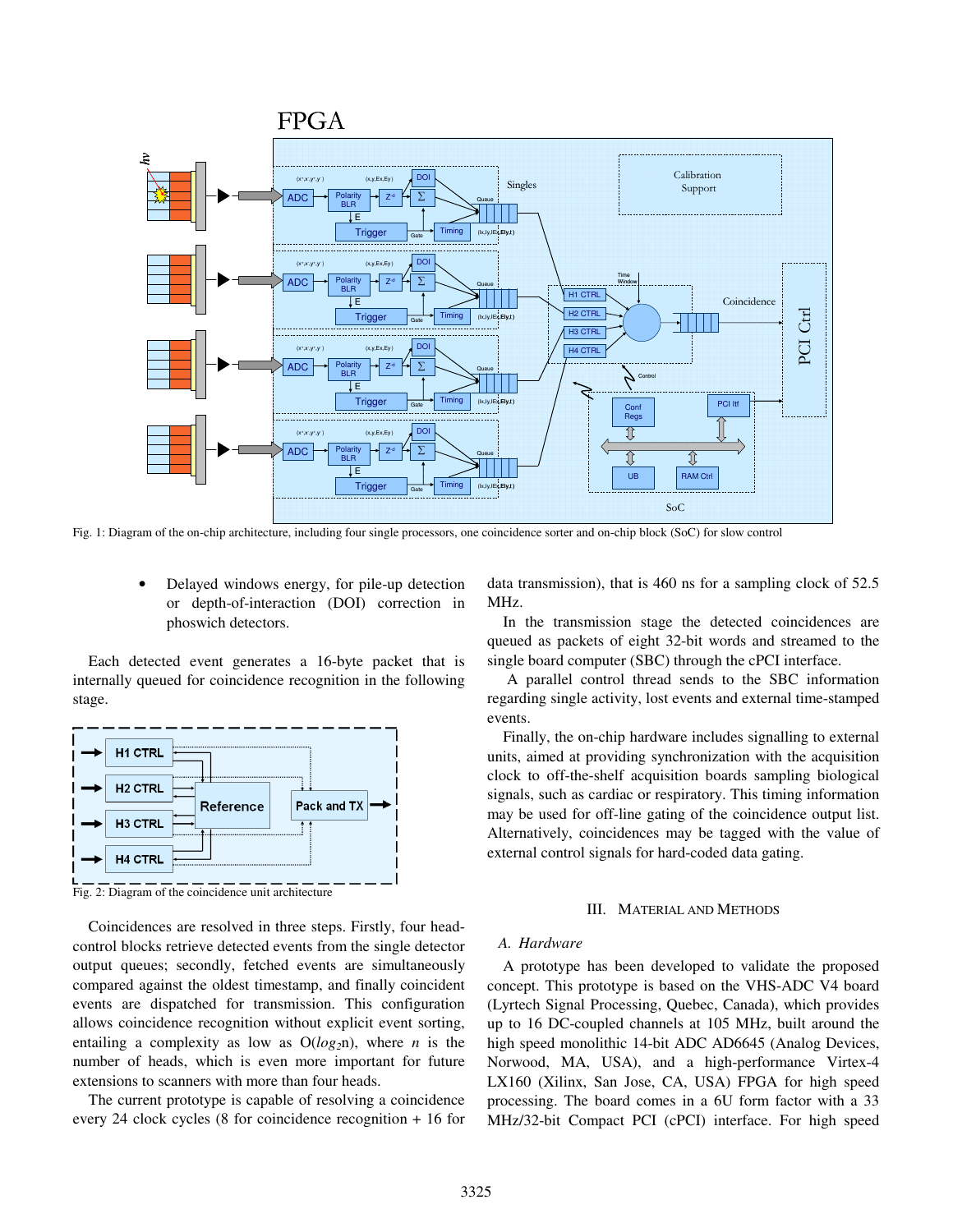inter-board communications RapidCHANNEL (1 GB/s) or front panel data port (FPDP) (400 MB/s) digital ports are available.



VIRTEX-4

Fig. 2: Photo of the actual acquisition board and chassis, with the SBC in place.

The board, which is also being used for the prototype of OPET [8], has very good clock synchronization, thanks to a very low skew clock routing through all the ADCs, optimized for tight synchronous acquisition applications, and it is extensively shielded, which provides excellent inter-channel and external noise insulation (up to 102-dB inter-channel crosstalk insulation).

The acquisition board is plugged into cPCI chassis, where coincidences are reported through the bus to a 2 GHz Core Duo Master-based SBC, which encapsulates and sends data to the host PC via a Gigabit Ethernet (GigE) connection.

The developed code is integrated with different communication modules supplied by the board's manufacturer. These modules provide clock management and register control with the aid of Microblaze (uB) based IP core from Lyrtech, and data streaming with DMA support through the cPCI interface.

## *B. Software*

FPGA firmware is described with VHDL'93 (VHSIC Hardware Description Language) and has been synthesized with ISE 9.1 (Xilinx, San Jose, CA, USA).

Software drivers are based on Lyrtech's board software development kit v4.3 (BSDK) which include a host API that provides low-level routing as well as high level blocks for integration within Simulink (The Mathworks, Natick, MA, USA) blocksets for quick FPGA implementation.

The interface software was implemented with Visual Studio 2005 v8.0 (Microsoft Corp,. Redmond WA, USA).

## IV. RESULTS

So far, the minimum system for four heads in coincidence has been coded, where the current firmware takes 30% of the FPGA resources. As it can be seen in Table 1, each of the 4 head single processors only occupies around 5% of the device, which provides margin for the integration of more heads on the chip. Currently, the firmware for a full virtual oscilloscope acquisition mode is still under development. This mode, as described in [9], provides access to the ADC's raw outputs enabling in-depth analysis for debugging and calibration purposes

Table 1:FPGA Resource occupation and clock domains

|                      | Occupation | Clock    |
|----------------------|------------|----------|
| 4 x Single Processor | 20%        | 52.5 MHz |
| Coincidence          | 3%         | 52.5 MHz |
| Processor            |            |          |
| Committed IP core    | 7%         | 33 MHz   |
| Oscilloscope         | N/A        | 125 MHz  |
| Total                | 30\%       |          |

Table 2: Sustainable data rates

|                       | Sustainable Rate |
|-----------------------|------------------|
| Single Processor      | $3.75$ Mcps      |
| Coincidence Processor | 2.1 Mcps         |
| <b>PCI</b> Interface  | $>600$ kcps      |

The system runs with three clocks, one at the sampling frequency of 52 MHz, one at the PCI frequency and one at the operating frequency of the SDRAM. It must be pointed out that the selection of the sampling frequency has been based on the availability in the prototyping board of a low-jitter clock at 125 MHz or 52.5 MHz. However, the same design may be synthesized for sampling clock frequencies as high as 110 MHz, thanks to the high pipelining level of the processing block.

The system has been evaluated in terms of sustainable rates for the selected working frequencies, yielding the results summarized in Table 2. The coincidence data rate through the PCI interface has been computed for a 32 byte coincidence packet and corresponds to a recording rate slightly above 19 MB/s. This packet size is useful for development and testing, though a more compact packet will be developed for the actual data acquisition. It has been determined that the actual bottleneck of the data recording process is the 72000 rpm ST-3120022A (Seagate Technology, Scotts Valley, CA, USA) hard disk of the SBC, which is not able to record sustained data streams faster than 25 MB/s. The processor, however, has been measured to retrieve data from the FPGA at rates higher that 100 MB/s.

The relatively low device occupation suggests the possibility of extending the concept to a full ring tomograph with 8 or 16 detectors. However, if we consider that each detector requires at least 4 ADCs of at least 10 bits, it is reasonable to imagine that the pin out count of the FPGA